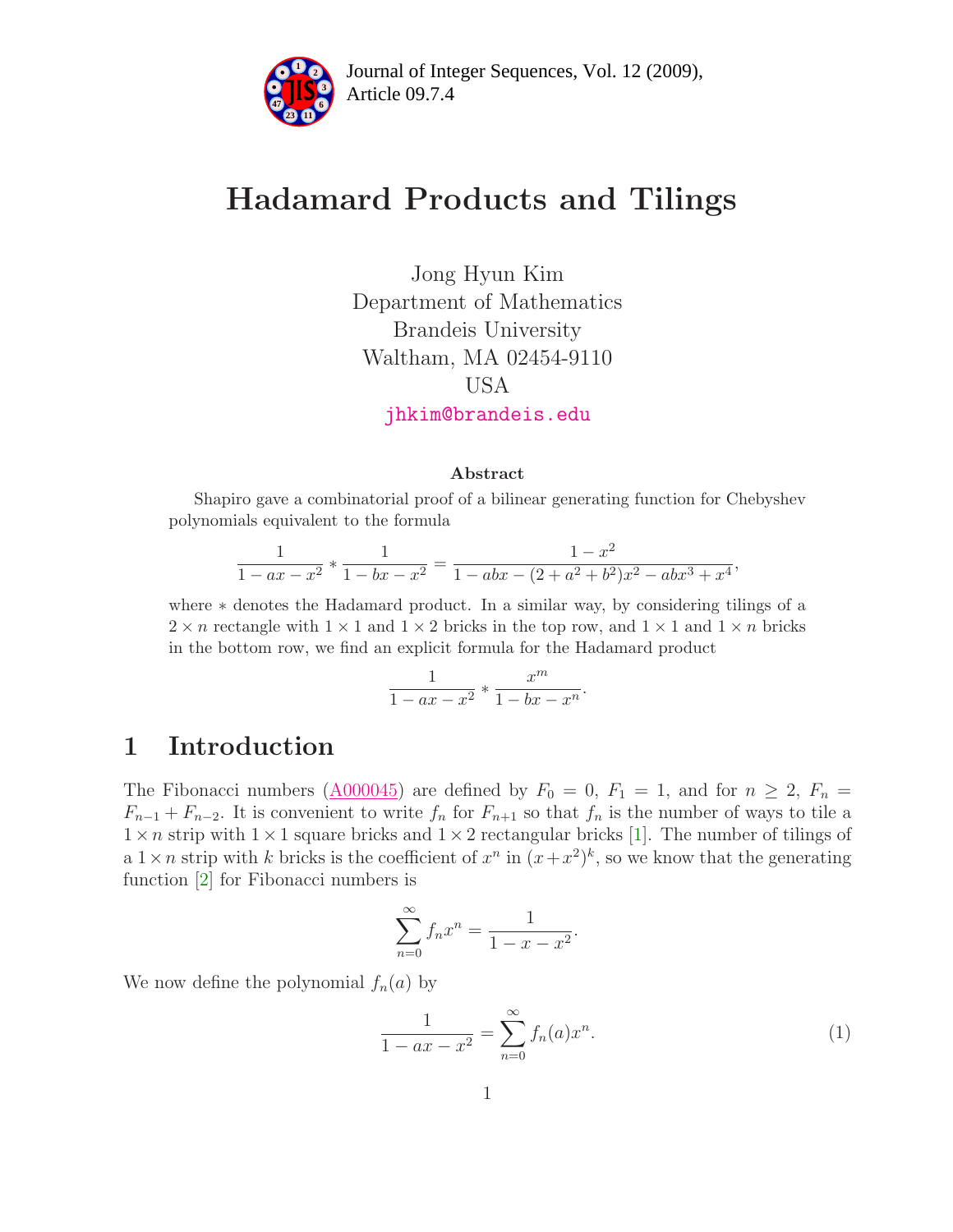<span id="page-1-2"></span>Then we have that  $f_n(1) = f_n$  and  $f_n(a)$  can be interpreted as the sum of the weights of tilings of a  $1 \times n$  strip with  $1 \times 1$  square bricks weighted by a and  $1 \times 2$  rectangular bricks weighted by 1. By applying the geometric series and binomial series to  $(1 - ax - x^2)^{-1}$  we obtain that [\(A011973\)](http://www.research.att.com/cgi-bin/access.cgi/as/~njas/sequences/eisA.cgi?Anum=A011973)

$$
f_n(a) = \sum_{k=0}^{\left\lfloor \frac{n}{2} \right\rfloor} {n-k \choose k} a^{n-2k}.
$$
 (2)

So,  $f_0(a) = 1$ ,  $f_1(a) = a$ ,  $f_2(a) = 1 + a^2$ ,  $f_3(a) = 2a + a^3$ ,  $f_4(a) = 1 + 3a^2 + a^4$ , etc.

Louis W. Shapiro [\[5\]](#page-12-0) gave a combinatorial proof of a bilinear generating function for Chebyshev polynomials equivalent to

<span id="page-1-0"></span>
$$
\sum_{n=0}^{\infty} f_n(a) f_n(b) x^{2n} = \frac{1 - x^4}{1 - abx^2 - (2 + a^2 + b^2)x^4 - abx^6 + x^8}.
$$
\n(3)

The Hadamard product  $G * H$  of the power series  $G(x) = \sum_{k \geq 0} g(k)x^k$  and  $H(x) =$  $\sum_{k\geq 0} h(k)x^k$  is defined by

<span id="page-1-1"></span>
$$
G * H = \sum_{k \ge 0} g(k)h(k)x^{k}.
$$

If  $G(x)$  and  $H(x)$  are rational power series, then so is the Hadamard product  $G * H$  [\[6,](#page-12-1) p. 207].

Using the notation of Hadamard product, we can rewrite [\(3\)](#page-1-0) as

$$
\frac{1}{1 - ax - x^2} * \frac{1}{1 - bx - x^2} = \frac{1 - x^2}{1 - abx - (2 + a^2 + b^2)x^2 - abx^3 + x^4}.
$$
(4)

.

In this paper, I will review Shapiro's proof of [\(4\)](#page-1-1), and extend this approach to find an explicit formula for the Hadamard product

$$
\frac{1}{1 - ax - x^2} * \frac{x^m}{1 - bx - x^n}
$$

The MacMahon operator  $\Omega$ <sub>≥</sub> is defined on Laurent series by

$$
\Omega_{\geq} \sum_{n=-\infty}^{\infty} a_n x^n = \sum_{n=0}^{\infty} a_n.
$$

 $\sum_{i\geq 0} g(i)x^i$  and  $H(x) = \sum_{j\geq 0} h(j)x^j$  be power series. Then We can express the MacMahon operator  $\Omega$ <sub>2</sub> in terms of Hadamard products. Let  $G(x)$  =

<span id="page-1-3"></span>
$$
G(x)H(x^{-1}) = \sum_{i \ge 0} \sum_{j \ge 0} g(i)h(j)x^{i-j}.
$$

Since  $\sum_{i\geq 0} (\sum_{j\leq i} h(j))x^i = H(x)/(1-x)$ , we have that

$$
\Omega \ge G(x)H(x^{-1}) = \sum_{i=0}^{\infty} \sum_{j=0}^{i} g(i)h(j) = \left( G(x) * \frac{H(x)}{1-x} \right) \Big|_{x=1}.
$$
\n(5)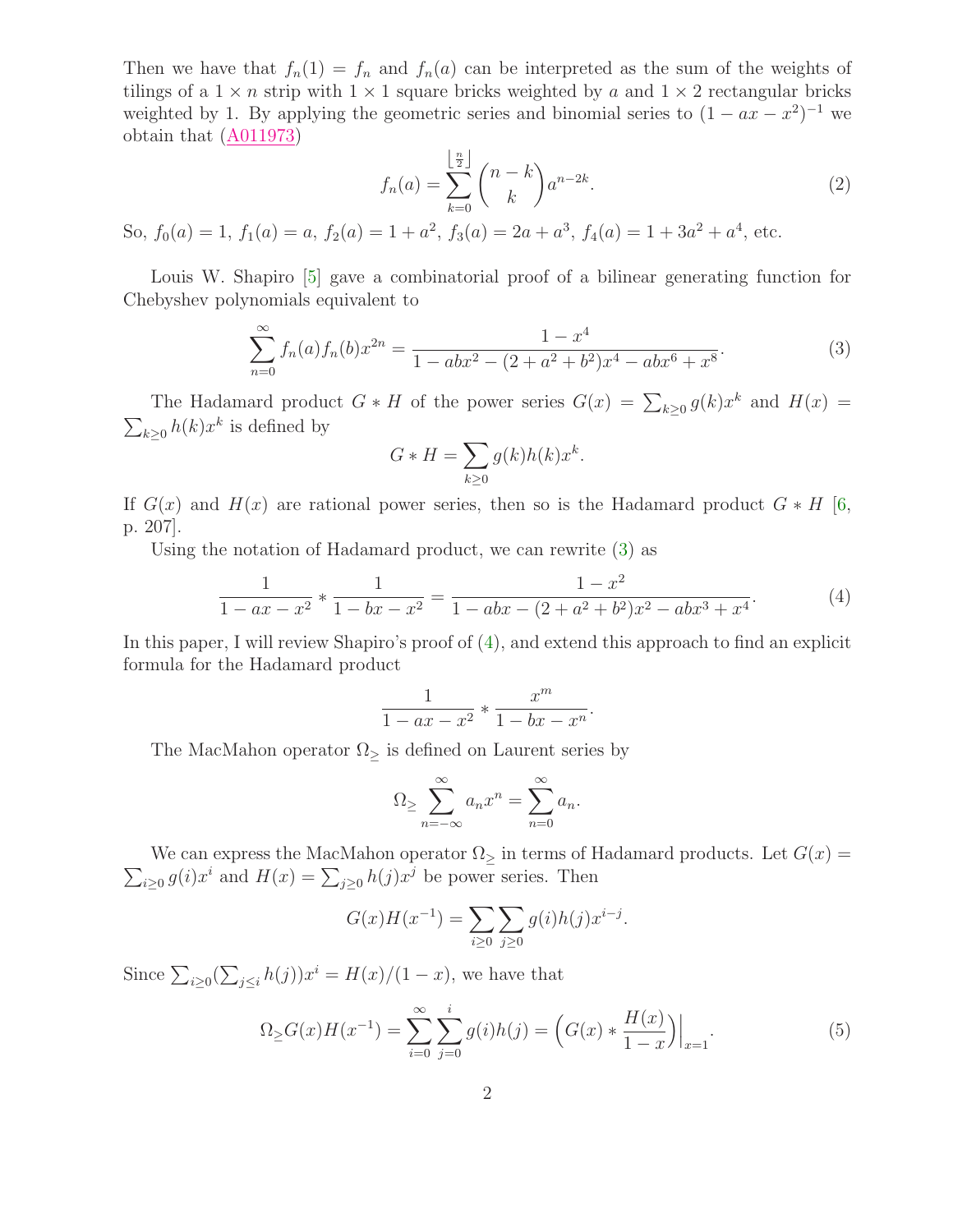In [\[3\]](#page-11-2), G.-N. Han used computer algebra to show that

$$
\Omega_{\geq \frac{1}{(1-zx-zx^2)(1-y/x-y/x^2)}} = \frac{1+z^2y}{(1-2z)(1-3zy-z^2y-zy^2)}.
$$

We will derive Han's result from our formula for  $1/(1 - ax - x^2) * 1/(1 - bx - x^3)$ .

### 2 Hadamard products

Now we review Shapiro's [\[5\]](#page-12-0) proof of a formula for the Hadamard product

<span id="page-2-0"></span>
$$
\frac{1}{1 - ax - x^2} * \frac{1}{1 - bx - x^2} = \sum_{k=0}^{\infty} f_k(a) f_k(b) x^k.
$$
 (6)

We consider [\(6\)](#page-2-0) as counting pairs of tilings. The coefficient  $f_k(a) f_k(b)$  of  $x^k$  counts tilings of a  $2 \times k$  rectangle with  $1 \times 1$  square bricks weighted by a and  $1 \times 2$  rectangular bricks weighted by 1 in the top row, and  $1 \times 1$  square bricks weighted by b and  $1 \times 2$  rectangular bricks weighted by 1 in the bottom row, as in the following figure:

| $\sim$<br>$\bm{u}$ |   |   | ∼<br>$\bm{u}$ |   | ∼<br>$\boldsymbol{\omega}$ | ∼<br>$\omega$ | $\sim$<br>$\bm{u}$ |  |   |  |  | r.<br>$\boldsymbol{\omega}$ | w |
|--------------------|---|---|---------------|---|----------------------------|---------------|--------------------|--|---|--|--|-----------------------------|---|
| ັ                  | ັ | ◡ |               | v |                            |               |                    |  | ◡ |  |  |                             |   |

The vertical line segments passing from top to bottom serve to factor these tilings into tilings of smaller length. For example, the following figure shows the factorization of the above figure.



Let's define a prime block to be a tiling that cannot be factored any further without cutting it through the middle of some brick. So these prime blocks can be classified as follows:

The prime block of length 1:

The prime blocks of length 2:



The prime blocks of length  $2k + 1 \geq 3$ , together with the result of interchanging the two rows:

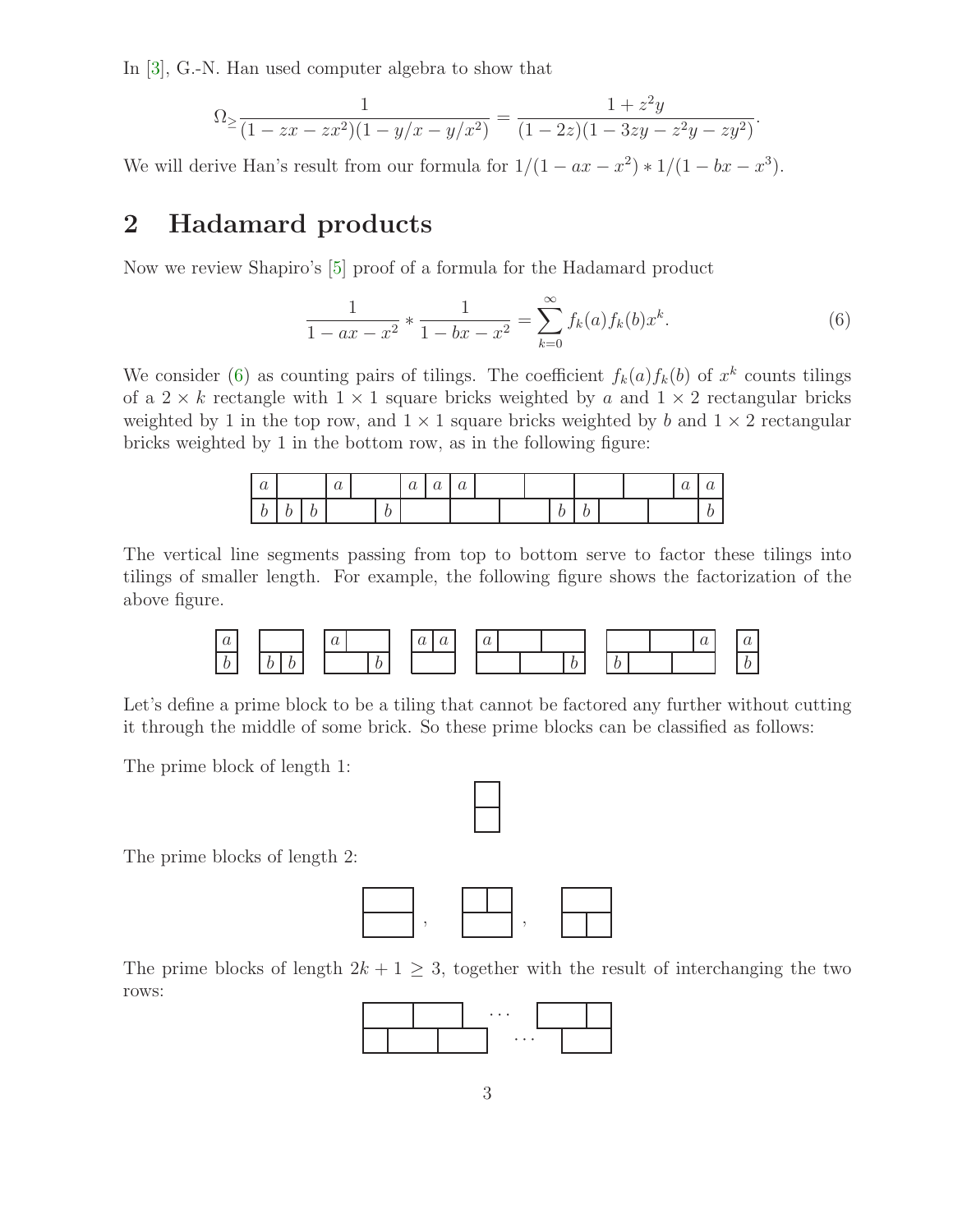The prime blocks of length  $2k \geq 4$ , together with the result of interchanging the two rows:



Thus the generating function  $P_2(x)$  for the weighted prime blocks of the Hadamard product is

$$
P_2(x) = abx + (1 + a^2 + b^2)x^2 + \sum_{k=1}^{\infty} 2abx^{2k+1} + \sum_{k=2}^{\infty} (a^2 + b^2)x^{2k}
$$
  
=  $abx + (1 + a^2 + b^2)x^2 + \frac{2abx^3}{1 - x^2} + \frac{(a^2 + b^2)x^4}{1 - x^2}$   
=  $\frac{abx + (1 + a^2 + b^2)x^2 + abx^3 - x^4}{1 - x^2}$ .

<span id="page-3-0"></span>Since any tiling can be factored uniquely as a sequence of prime blocks [\[4,](#page-11-3) p. 1027–1030], we have  $(1 - ax - x^2)^{-1} * (1 - bx - x^2)^{-1} = 1/(1 - P_2(x))$ . So we obtain the following explicit formula:

$$
\frac{1}{1 - ax - x^2} * \frac{1}{1 - bx - x^2} = \frac{1 - x^2}{1 - abx - (2 + a^2 + b^2)x^2 - abx^3 + x^4},\tag{7}
$$

which is equivalent to Shapiro's result. Letting  $a = 1$  and  $b = 1$  in the above equation [\(7\)](#page-3-0), we have [\[6,](#page-12-1) p. 251]  $(A007598)$ 

$$
\sum_{n=0}^{\infty} f_n^2 x^n = \frac{1-x}{1-2x-2x^2+x^3}.
$$

As noted by Shapiro [\[5\]](#page-12-0), [\(7\)](#page-3-0) can be written as an identity for Chebyshev polynomials. The Chebyshev polynomials of the second kind  $U_n(a)$   $(n \ge 0)$   $(\underline{A093614})$  can be defined by the generating function

$$
\frac{1}{1 - 2az + z^2} = \sum_{n=0}^{\infty} U_n(a) z^n.
$$

By substituting  $-2ai$  for a and iz for x in the equation [\(1\)](#page-0-0) we have the relation  $U_n(a)$  =  $i^n f_n(-2ai)$ , and from the identity [\(2\)](#page-1-2) we have

$$
U_n(a) = \sum_{k=0}^{\left\lfloor \frac{n}{2} \right\rfloor} {n-k \choose k} (-1)^k (2a)^{n-2k}.
$$

By replacing a, b, and x with  $-2ai$ ,  $-2bi$ , and  $-z$  respectively in the equation [\(7\)](#page-3-0) we can obtain the Chebyshev polynomial identity

$$
\sum_{n=0}^{\infty} U_n(a)U_n(b)z^n = \frac{1-z^2}{1-4abz - (2-4a^2-4b^2)z^2-4abz^3+z^4}.
$$

<span id="page-3-1"></span>We now want to prove an identity which we will use later.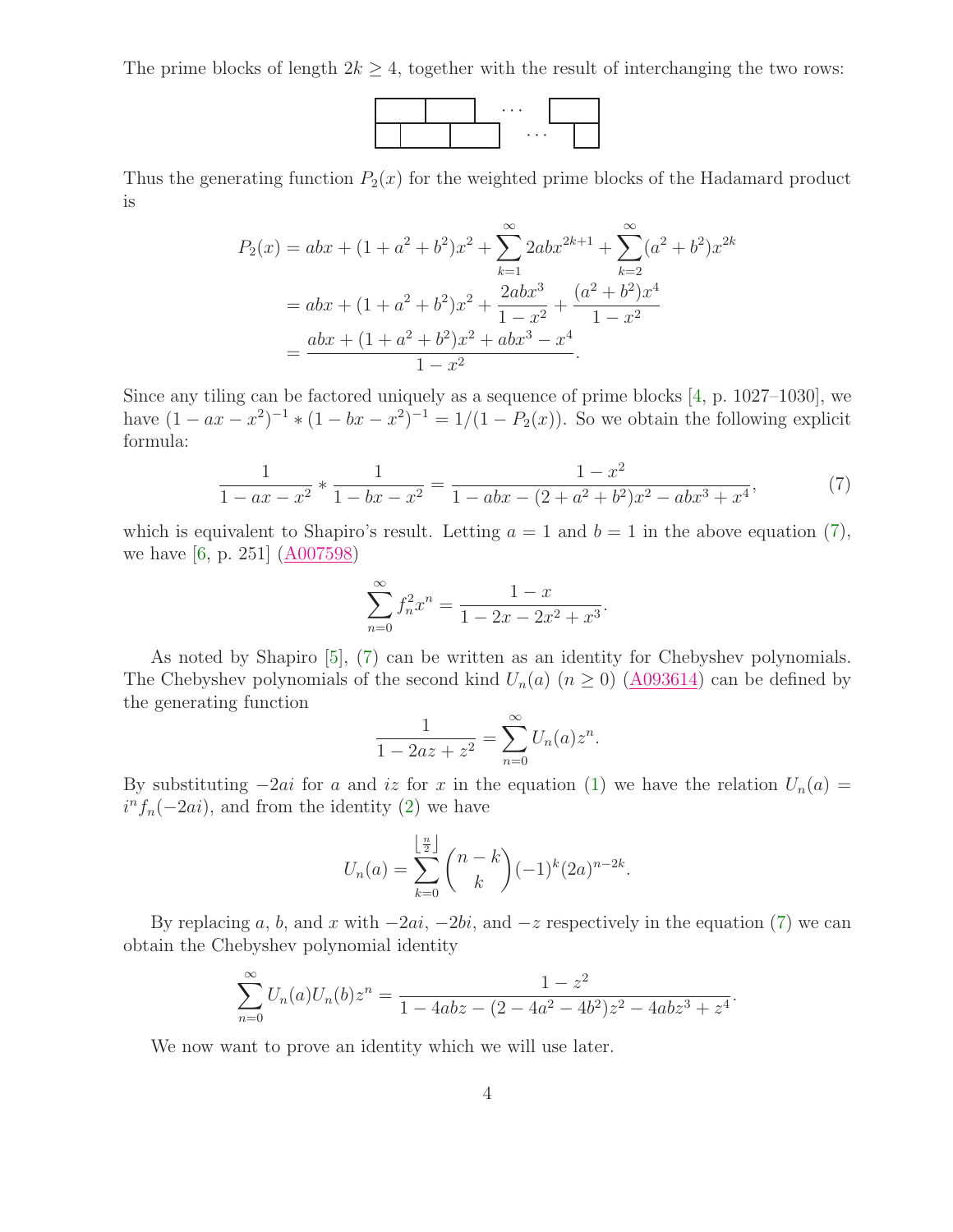**Lemma 2.1.** For  $m \ge -1$  and  $n \ge -1$ ,

<span id="page-4-0"></span>
$$
f_m(a)f_{n+1}(a) - f_{m+1}(a)f_n(a) = (-1)^{\min(m,n+1)} f_{|m-n|-1}(a),
$$
\n(8)

where  $f_{-1}(a) = 0$ .

*Proof.* Fix  $m > n > 0$  and let A be the set of tilings of a  $1 \times m$  strip and a  $1 \times (n+1)$ strip with  $1 \times 1$  square bricks weighted by a and  $1 \times 2$  rectangular bricks weighted by 1. Then there are  $f_m(a)f_{n+1}(a)$  weighted tilings in A. Similarly, let B be the set of tilings of a  $1 \times (m + 1)$  strip and a  $1 \times n$  strip with  $1 \times 1$  square bricks weighted by a and  $1 \times 2$ rectangular bricks weighted by 1. Then there are  $f_{m+1}(a) f_n(a)$  weighted tilings in B. Now we will find a bijection from a subset A to the set B if n is odd, a bijection from a subset of B to the set A if n is even that proves  $(8)$ . Let's consider a tiling in A drawn in two rows so that the top row is a  $1 \times m$  strip and the bottom row is a  $1 \times (n+1)$  strip indented  $m-n$ spaces, as follows:



Let's find the rightmost vertical line segment, if there is one, that passes through both strips without cutting through the middle of some brick. We call the part of the tiling to the right of this line the tail of the tiling. In the following figure the tail is separated.



Switching the two rows of the tail of this tiling produces the following tiling in B:



where the top row is a  $1 \times (m+1)$  strip and the bottom row is a  $1 \times n$  strip indented  $m-n$ spaces.

When n is odd, this tail switching pairs up every element of A with every element of B except for the tilings in A of the form:



where the top row is a  $1 \times m$  strip, the bottom row is a  $1 \times (n+1)$  strip indented  $m-n$  spaces,

 $\cdots$  | represents any strip of length  $m-n-1$  tiled with 1×1 square bricks and 1×2 rectangular bricks, and every other brick is  $1\times 2$ . In this case, tail switching cannot be applied to the tiling. So there are  $f_{m-n-1}(a)$  weighted tilings in the set A which cannot matched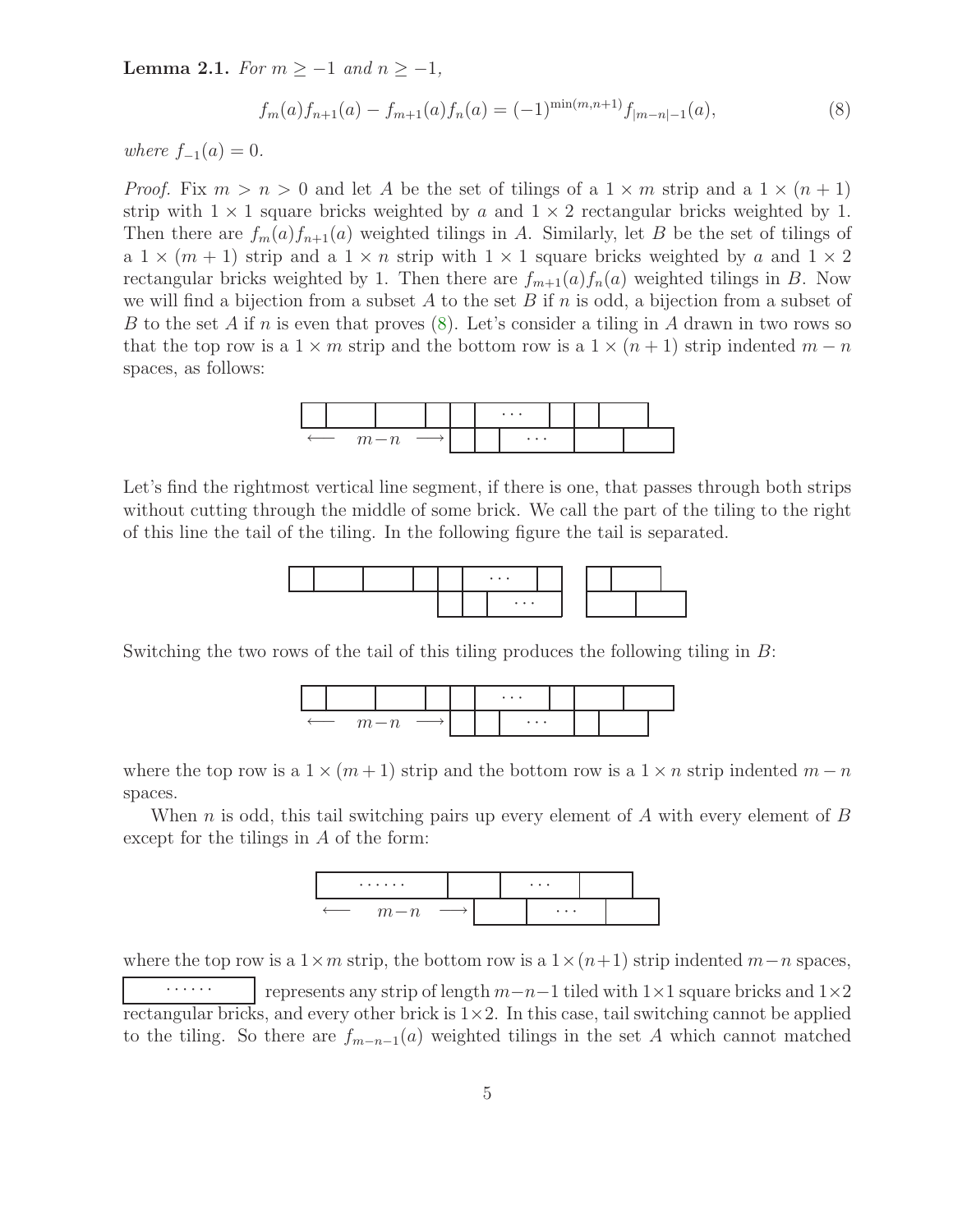with those in the set B by tail switching. Therefore we have  $f_m(a)f_{n+1}(a) - f_{m+1}(a)f_n(a) =$  $f_{m-n-1}(a)$ .

When  $n$  is even, tail switching pairs up every element of  $A$  with every element of  $B$  except for the tilings in  $B$  of the form:



where the top row is a  $1 \times (m+1)$  strip, the bottom row is a  $1 \times n$  strip indented  $m-n$  spaces,

 $\cdots$  | represents any strip of length  $m-n-1$  tiled with 1×1 square bricks and 1×2 rectangular bricks, and every other brick is  $1\times 2$ . In this case, tail switching cannot be applied to the tiling. So there are  $f_{m-n-1}(a)$  weighted tilings in the set B which cannot matched with those in the set A by tail switching. Therefore we have  $f_m(a)f_{n+1}(a) - f_{m+1}(a)f_n(a) =$  $-f_{m-n-1}(a)$ .

In the case  $m > n = 0$ , the definition of the tail must be modified slightly. We leave the details to the reader. Now suppose  $n > m$ . Let  $D(m, n) = f_m(a) f_{n+1}(a) - f_{m+1}(a) f_n(a)$ . Then  $D(m, n) = -D(n, m) = (-1)^m f_{n-m-1}(a)$ . This is equivalent to the desired formula. In the other cases in which m or n is  $-1$  or  $m = n$ , we can easily see that the equation [\(8\)](#page-4-0) is true because  $f_{-1}(a) = 0$ .  $\Box$ 

A special case of the identity [\(8\)](#page-4-0) for  $m = n + 1$  and  $a = 1$  is Cassini's Fibonacci identity  $f_{n+1}^2 - f_{n+2}f_n = (-1)^{n+1}$  which was proved in the same way in [\[1,](#page-11-0) p. 8] and [\[7\]](#page-12-2).

<span id="page-5-1"></span>Next, we can use this combinatorial method to obtain an explicit formula for Hadamard product  $(1 - ax - x^2)^{-1} * (1 - bx - x^n)^{-1}$ .

Theorem 2.1. The Hadamard product

$$
\frac{1}{1 - ax - x^2} * \frac{1}{1 - bx - x^n}
$$

is equal to

$$
\frac{1 - f_{n-2}x^n}{1 - abx - b^2x^2 - (f_n + f_{n-2})x^n - (2bf_{n-1} - abf_{n-2})x^{n+1} + (-1)^n x^{2n}}
$$

where  $f_n$  represents  $f_n(a)$ ,  $f_{-1} = 0$ , and  $n \geq 2$ .

Proof. We now consider the Hadamard product

<span id="page-5-0"></span>
$$
\frac{1}{1 - ax - x^2} * \frac{1}{1 - bx - x^n}
$$
(9)

as counting tilings, using  $1 \times n$  rectangular bricks instead of  $1 \times 2$  rectangular bricks in the bottom row. In this setting a prime block cannot have a  $1 \times 1$  square brick in the bottom row anywhere except at the beginning or end. The possible prime blocks can be classified as follows: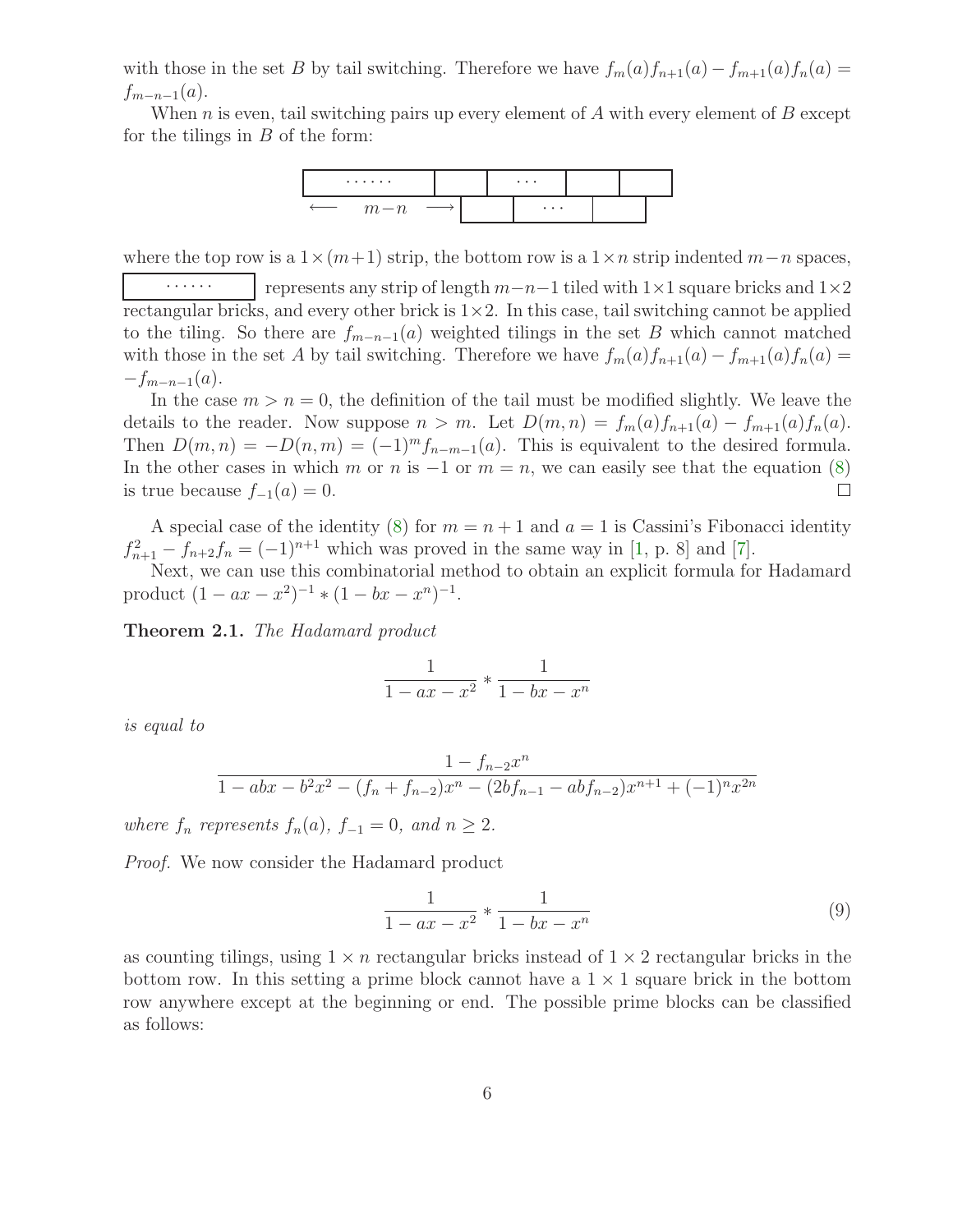The prime block of length 1:

## Н

The prime blocks of length *n*:

NNNNN

The prime blocks of length  $nk$   $(k \geq 2)$ :

NNNN NNN NNN · · · NNN NNNN · · ·

The prime blocks of length  $nk + 1$   $(k \geq 1)$ :



The prime blocks of length  $nk + 2$   $(k \ge 0)$ :

NNN NNN NNN · · · NNN NNN · · ·

where  $\Box$ ,  $\Box$   $\Box$ , and  $\Box$  represent any strips of length  $n-2$ ,  $n-1$ , and n respectively tiled with  $1 \times 1$  square bricks and  $1 \times 2$  rectangular bricks.

Thus the generating function  $P_n(x)$  for the weighted prime blocks of the Hadamard product [\(9\)](#page-5-0) is

$$
P_n(x) = abx + f_n(a)x^n + \sum_{k=1}^{\infty} 2bf_{n-1}(a)f_{n-2}(a)^{k-1}x^{nk+1}
$$
  
+ 
$$
\sum_{k=0}^{\infty} b^2 f_{n-2}(a)^k x^{nk+2} + \sum_{k=2}^{\infty} f_{n-1}(a)^2 f_{n-2}(a)^{k-2} x^{nk}
$$
  
= 
$$
abx + f_n(a)x^n + \frac{2bf_{n-1}(a)x^{n+1}}{1 - f_{n-2}(a)x^n} + \frac{b^2x^2}{1 - f_{n-2}(a)x^n} + \frac{f_{n-1}(a)^2x^{2n}}{1 - f_{n-2}(a)x^n}
$$
  
= 
$$
\frac{abx + b^2x^2 + f_n(a)x^n + (2bf_{n-1}(a) - abf_{n-2}(a))x^{n+1} + (-1)^{n-1}x^{2n}}{1 - f_{n-2}(a)x^n}
$$

where we have used the identity  $f_{n-1}(a)^2 - f_n(a) f_{n-2}(a) = (-1)^{n-1}$  obtained by substituting  $n-1$  for m and  $n-2$  for n in the identity [\(8\)](#page-4-0) of Lemma [2.1.](#page-3-1) Since any tiling can be factored uniquely as a sequence of prime blocks, we obtain that  $(1 - ax - x^2)^{-1} * (1 - bx - x^n)^{-1} =$  $1/(1 - P_n(x))$ . This is equivalent to the desired formula.  $\Box$ 

Note that Theorem [2.1](#page-5-1) also holds for  $n = 1$ . The polynomials  $f_n(a) + f_{n-2}(a)$  in Theorem [2.1](#page-5-1) are Lucas polynomials [\(A114525\)](http://www.research.att.com/cgi-bin/access.cgi/as/~njas/sequences/eisA.cgi?Anum=A114525).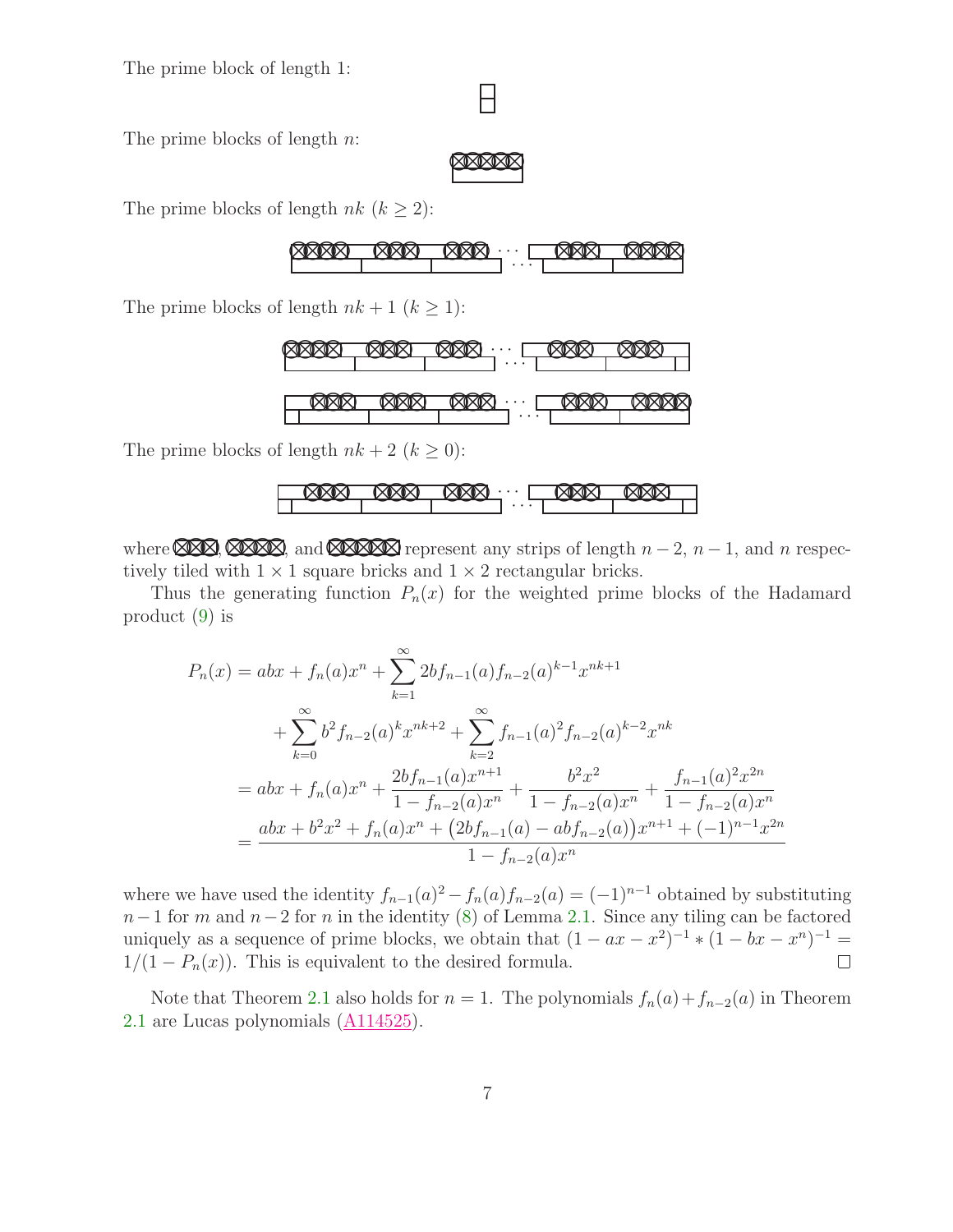Using [\(5\)](#page-1-3) we can prove Han's result

<span id="page-7-0"></span>
$$
\Omega_{\geq \frac{1}{(1 - zx - zx^2)(1 - y/x - y/x^2)}} = \frac{1 + z^2y}{(1 - 2z)(1 - 3zy - z^2y - zy^2)},\tag{10}
$$

by computing the Hadamard product  $1/(1 - zx - zx^2) * 1/((1 - yx - yx^2)(1 - x))$  and then setting  $x = 1$ . Substituting  $z^{1/2}$  for a and  $z^{1/2}x$  for x in  $1/(1 - ax - x^2)$  gives  $1/(1 - zx - x^2)$  $(zx^2)$ , and substituting  $(y+1)/(-y)^{1/3}$  for b and  $(-y)^{1/3}x$  for x in  $1/(1-bx-x^3)$  gives  $1/(1-(y+1)x+yx^3)$ . Making these substitutions in Theorem [2.1](#page-5-1) and using the fact that if  $f(x) * q(x) = h(x)$  then  $f(\alpha x) * q(\beta x) = h(\alpha \beta x)$ , we have that the Hadamard product

$$
\frac{1}{1 - zx - zx^2} * \frac{1}{1 - (y+1)x + yx^3}
$$

is equal to

$$
\frac{1+z^2yx^3}{1-(zy+z)x-z(y+1)^2x^2+(3z^2y+z^3y)x^3+(z^3y+2z^2y)(y+1)x^4-z^3y^2x^6}.
$$

Then setting  $x = 1$  gives Han's result [\(10\)](#page-7-0), which he proved in a more complicated way.

We now modify the above setting to obtain a formula for the Hadamard product  $1/(1$  $ax - x^2$  \*  $x^m/(1 - bx - x^2)$ .

Theorem 2.2. The Hadamard product

$$
\frac{1}{1 - ax - x^2} * \frac{x^m}{1 - bx - x^2}
$$

is equal to

$$
\frac{f_m(a)x^m + bf_{m-1}(a)x^{m+1} - f_{m-2}(a)x^{m+2}}{1 - abx - (2 + a^2 + b^2)x^2 - abx^3 + x^4}
$$

where  $f_{-1}(a) = 0$ , and  $f_{-2}(a) = 1$ .

*Proof.* When  $m = 0$ , the formula reduces to [\(7\)](#page-3-0). When  $m \geq 1$ , we consider the Hadamard product

$$
\frac{1}{1-ax-x^2} * \frac{x^m}{1-bx-x^2}
$$

as counting tilings. We modify the tilings of a  $2 \times k$  rectangle so that the bottom row starts with a  $1 \times m$  rectangular brick to account for the factor  $x^m$  in  $x^m/(1 - bx - x^2)$ . In this setting the first block where the bottom row starts with a  $1 \times m$  rectangular brick will be different from all the others, but the following blocks can be built up from a sequence of prime blocks which are exactly the same as the prime blocks in the Hadamard product  $(1 - ax - x^2)^{-1} * (1 - bx - x^2)^{-1}$ . The first blocks can be classified as follows:

The first blocks of length m:

$$
\boxtimes \boxtimes \boxtimes
$$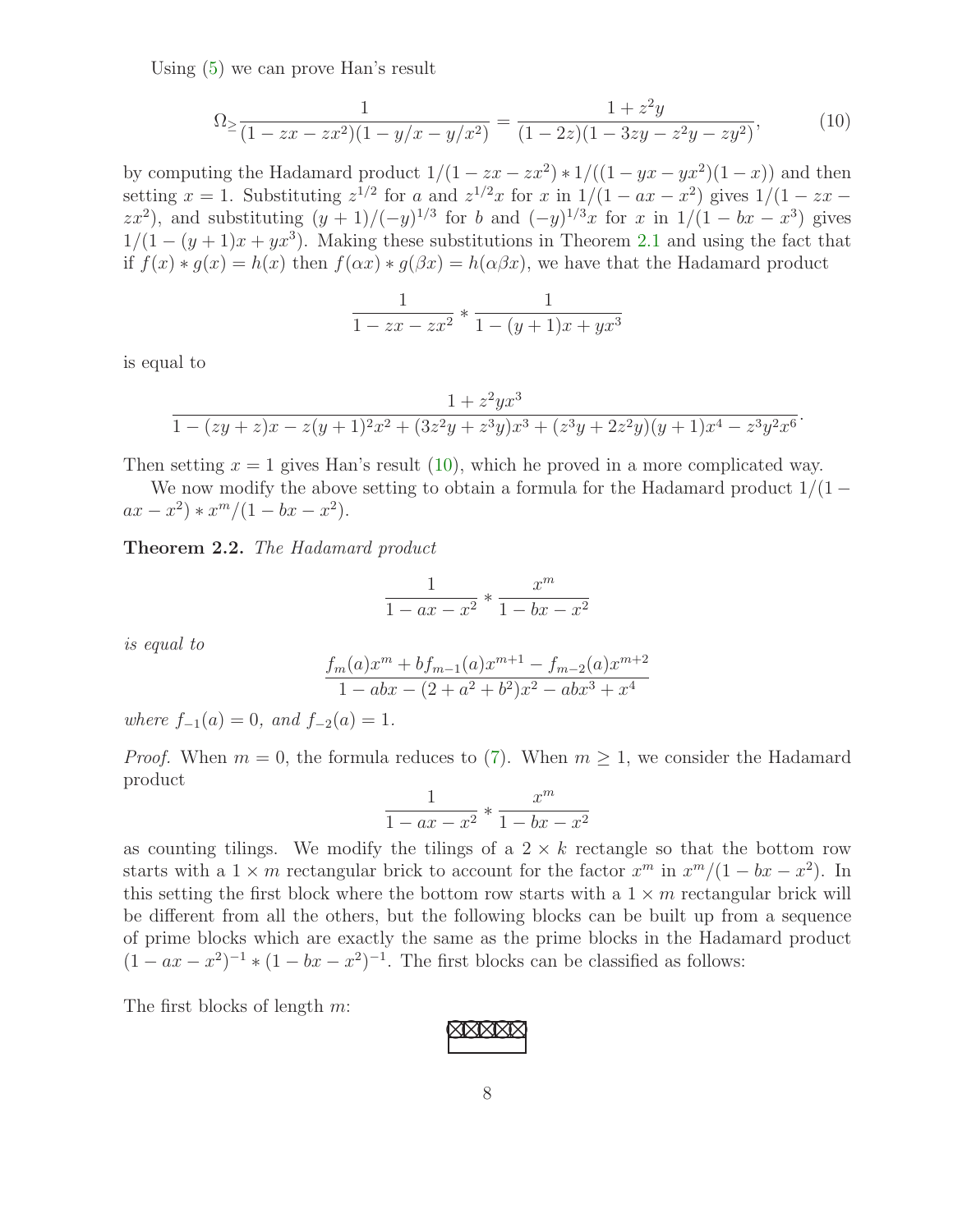The first blocks of length  $m + 2k$   $(k \geq 1)$ :

NNNN · · · · · ·

The first blocks of length  $m + 2k + 1$   $(k \ge 0)$ :

NNNN · · · · · ·

where  $X \times Y$  and  $X \times Y$  represent any strips of length  $m-1$  and m respectively tiled with  $1 \times 1$  square bricks and  $1 \times 2$  rectangular bricks. So the generating function  $Q_{m,2}(x)$ where  $m > 2$  for weighted first blocks is

$$
Q_{m,2}(x) = f_m(a)x^m + \sum_{k=1}^{\infty} af_{m-1}(a)x^{m+2k} + \sum_{k=0}^{\infty} bf_{m-1}(a)x^{m+2k+1}
$$
  
=  $f_m(a)x^m + \frac{af_{m-1}(a)x^{m+2}}{1-x^2} + \frac{bf_{m-1}(a)x^{m+1}}{1-x^2}$   
=  $\frac{f_m(a)x^m + bf_{m-1}(a)x^{m+1} - f_{m-2}(a)x^{m+2}}{1-x^2}.$ 

Since any tiling can be factored uniquely as a first block followed by a sequence of prime blocks, we have  $1/(1 - ax - x^2) * x^m/(1 - bx - x^2) = Q_{m,2}(x)/(1 - P_2(x))$  where  $m \ge 1$ . This is equivalent to the desired formula.  $\Box$ 

<span id="page-8-0"></span>Now we can generalize the previous theorem by computing an explicit formula for the Hadamard product  $1/(1 - ax - x^2) * x^m/(1 - bx - x^n)$ .

Theorem 2.3. The Hadamard product

$$
\frac{1}{1 - ax - x^2} * \frac{x^m}{1 - bx - x^n}
$$

is equal to

$$
\frac{f_mx^m + bf_{m-1}x^{m+1} + (-1)^{\min(m-1,n-1)}f_{|m-n+1|-1}x^{m+n}}{1 - abx - b^2x^2 - (f_n + f_{n-2})x^n - (2bf_{n-1} - abf_{n-2})x^{n+1} + (-1)^n x^{2n}}
$$

where  $f_n$  represents  $f_n(a)$ ,  $f_{-1} = 0$ ,  $m \ge 0$ , and  $n \ge 2$ .

*Proof.* When  $m = 0$ , Theorem [2.3](#page-8-0) reduces to Theorem [2.1.](#page-5-1) Let's consider the Hadamard product

$$
\frac{1}{1 - ax - x^2} * \frac{x^m}{1 - bx - x^n}
$$

as counting pairs of tilings where  $m \geq 1$  and  $n \geq 2$ . We slightly modify the above tiling by using  $1 \times n$  rectangular bricks instead of  $1 \times 2$  rectangular bricks in the bottom row. In this setting, the first block where the bottom row starts with a  $1 \times m$  rectangular brick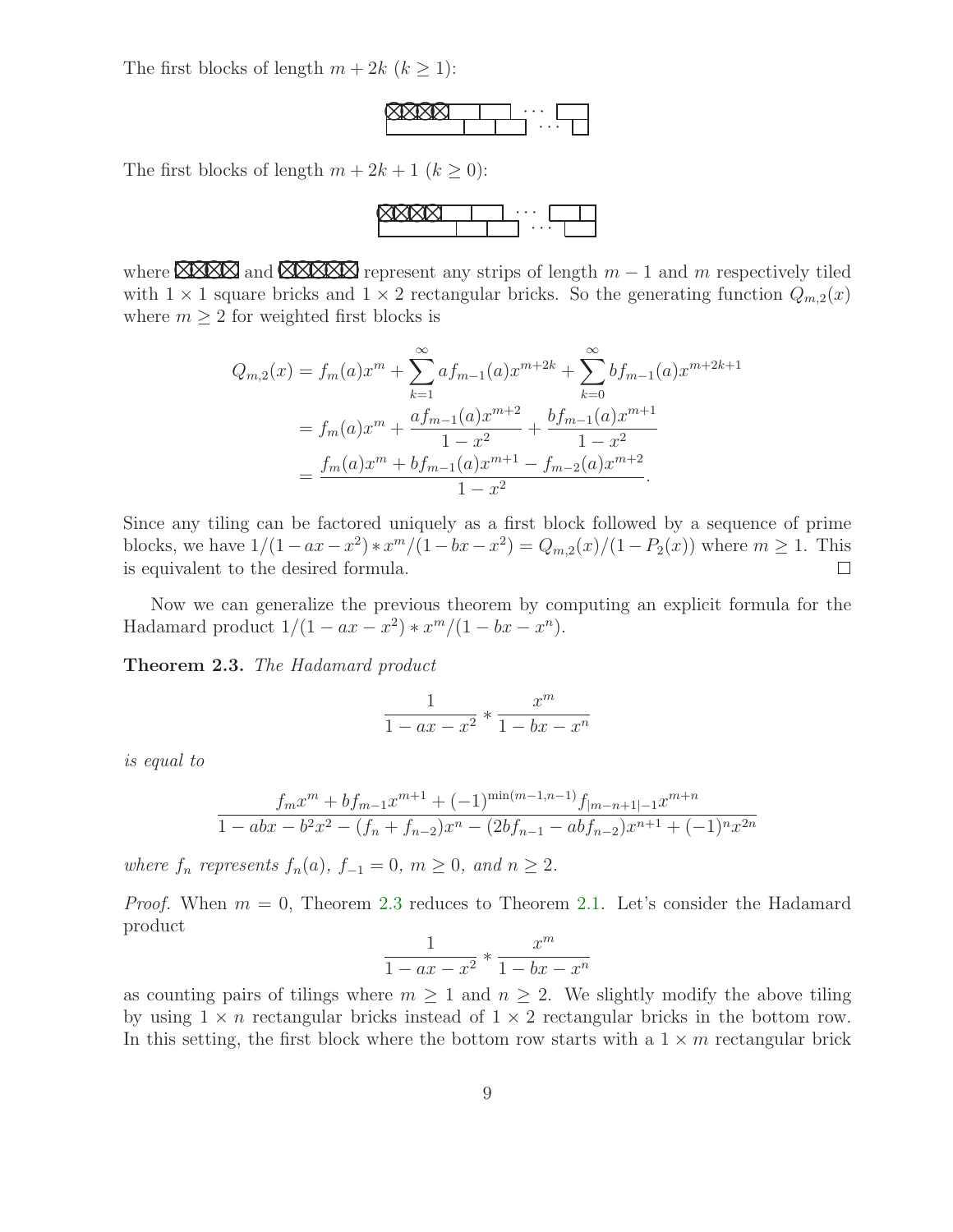will be different from all the others, but the following blocks can be built up from a sequence of prime blocks whick are exactly the same as the prime blocks in the Hadamard product  $(1 - ax - x^2)^{-1} * (1 - bx - x^n)^{-1}$ . The possible first blocks can be classified as follows:

The first blocks of length m:

accord

The first blocks of length  $m + nk$   $(k \ge 1)$ :



The first blocks of length  $m + nk + 1$   $(k \geq 0)$ :



where  $XX$ , XXX, HHHH, HHHHH represent any strips of length  $n-2$ ,  $n-1$ ,  $m-1$  and m respectively tiled with  $1 \times 1$  square bricks and  $1 \times 2$  rectangular bricks.

So the generating function  $Q_{m,n}(x)$  where  $m \geq 1$  and  $n \geq 2$  for the weighted first blocks is

$$
Q_{m,n}(x) = f_m(a)x^m + \sum_{k=1}^{\infty} f_{m-1}(a)f_{n-1}(a)f_{n-2}(a)^{k-1}x^{m+nk}
$$
  
+ 
$$
\sum_{k=0}^{\infty} bf_{m-1}(a)f_{n-2}(a)^kx^{m+nk+1}
$$
  
= 
$$
f_m(a)x^m + \frac{f_{m-1}(a)f_{n-1}(a)x^{m+n}}{1 - f_{n-2}(a)x^n} + \frac{bf_{m-1}(a)x^{m+1}}{1 - f_{n-2}(a)x^n}
$$
  
= 
$$
\frac{f_m(a)x^m + bf_{m-1}(a)x^{m+1} + (f_{m-1}(a)f_{n-1}(a) - f_m(a)f_{n-2}(a))x^{m+n}}{1 - f_{n-2}(a)x^n}
$$
  
= 
$$
\frac{f_m(a)x^m + bf_{m-1}(a)x^{m+1} + (-1)^{\min(m-1,n-1)}f_{|m-n+1|-1}(a)x^{m+n}}{1 - f_{n-2}(a)x^n}
$$

where we use the identity  $f_{m-1}(a) f_{n-1}(a) - f_m(a) f_{n-2}(a) = (-1)^{\min(m-1,n-1)} f_{|m-n+1|-1}(a)$ obtained by substituting  $m-1$  for m and  $n-2$  for n in the identity [\(8\)](#page-4-0) of Lemma [2.1.](#page-3-1) Since any tiling can be factored uniquely as a first block followed by a sequence of prime blocks, we have that  $1/(1 - ax - x^2) * x^m/(1 - bx - x^n) = Q_{m,n}(x)/(1 - P_n(x))$  where  $m \ge 1$  and  $n \geq 2$ . This is equivalent to the desired formula.  $\Box$ 

Note that Theorem [2.3](#page-8-0) also holds for  $n = 1$ . In Theorem [2.3,](#page-8-0) there are some special cases: when  $b = 0$ , we have that

$$
\sum_{k\geq 0} f_{m+nk}(a)x^{m+nk} = \frac{f_m(a)x^m + (-1)^{\min(m-1,n-1)}f_{|m-n+1|-1}(a)x^{m+n}}{1 - (f_n(a) + f_{n-2}(a))x^n + (-1)^n x^{2n}}.
$$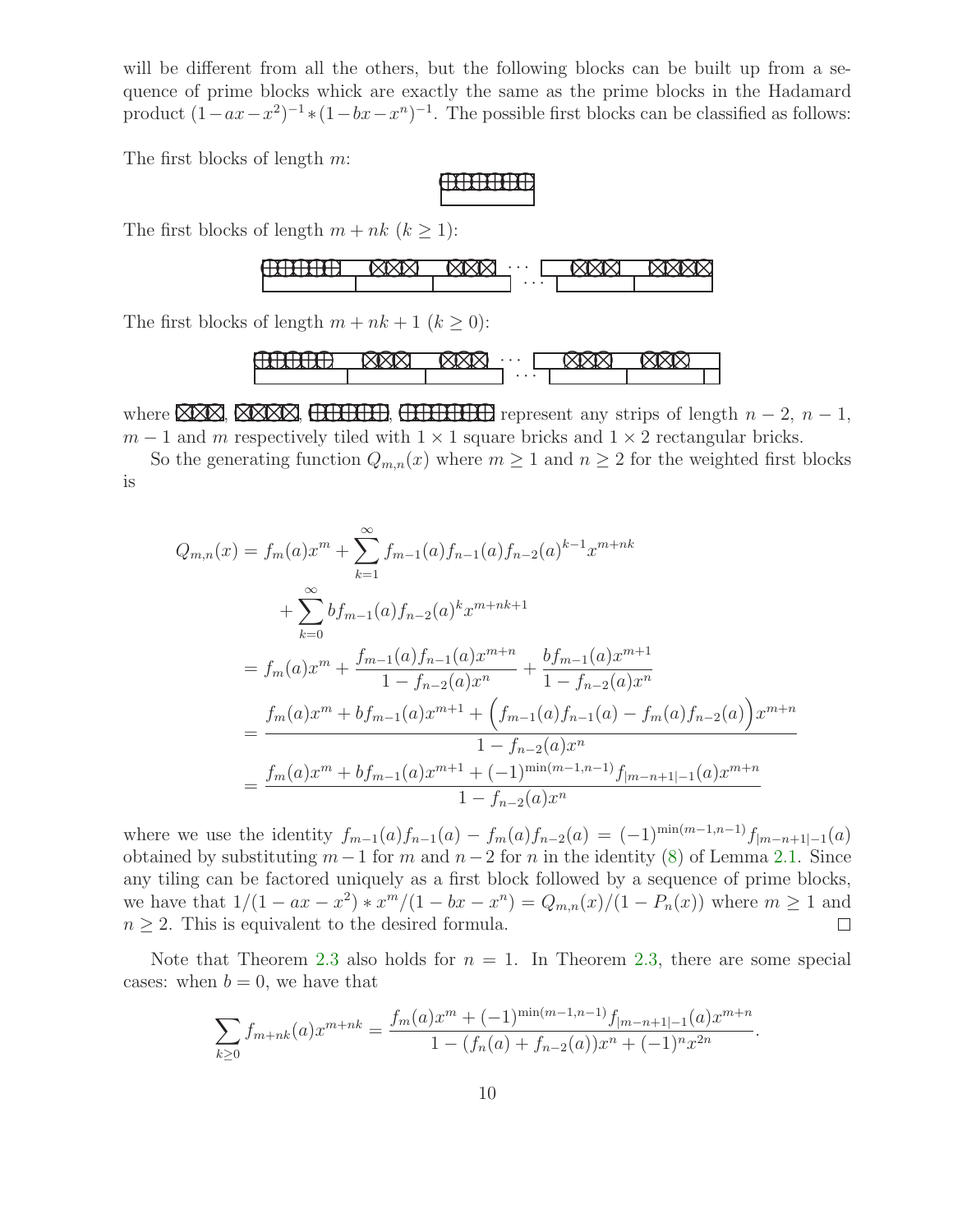In particular, when  $n = 1$  and  $b = 0$ , we have that

$$
\sum_{k \ge m} f_k(a)x^k = \frac{f_m(a)x^m + (-1)^{\min(m-1,0)} f_{m-1}(a)x^{m+1}}{1 - ax - x^2}.
$$

<span id="page-10-0"></span>Using a similar method, we can also compute an explicit formula for the Hadamard product  $x^m/(1 - ax - x^2) * 1/(1 - x^n)$ .

**Theorem 2.4.** For positive integer  $m \geq 1$  and  $n \geq 2$ , the Hadamard product

$$
\frac{x^m}{1 - ax - x^2} * \frac{1}{1 - x^n}
$$

is equal to

$$
\frac{f_{n-r}(a)x^{(q+1)n} + (-1)^{n-r-1}f_{|r-1|-1}(a)x^{(q+2)n}}{1 - (f_n(a) + f_{n-2}(a))x^n + (-1)^n x^{2n}}
$$

if  $m = qn + r$  for some positive integers q and r with  $0 < r < n$ , and is equal to

$$
\frac{x^{m} - f_{n-2}(a)x^{m+n}}{1 - (f_n(a) + f_{n-2}(a))x^{n} + (-1)^{n}x^{2n}}
$$

if  $m = qn$  for some positive integer q.

Proof. Let's consider the Hadamard product

$$
\frac{x^m}{1 - ax - x^2} * \frac{1}{1 - x^n}
$$

as counting pairs of tilings. We modify the tilings of a  $2 \times k$  rectangle in the proof of Theorem [2.3](#page-8-0) so that the top row starts with a  $1 \times m$  rectangular brick to account for the factor  $x^m$ in  $x^m/(1 - ax - x^2)$ . In this setting the first block where the top row starts with a  $1 \times m$ rectangular brick will be different from all the others, but the following blocks can be built up from a sequence of prime blocks whick are exactly the same as the prime blocks in the Hadamard product  $1/(1 - ax - x^2) * 1/(1 - x^n)$ . The possible first blocks can be classified as follows:

The first blocks of length  $(q + 1)n$ :



The first blocks of length  $(q + k)n$   $(k \geq 2)$ :



where  $\Box$ ,  $\Box$   $\Box$ ,  $\Box$   $\Box$   $\Box$ ,  $\Box$   $\Box$   $\Box$   $\Box$  represent any strips of length  $n-r-1$ ,  $n-r$ ,  $n-2$ and  $n-1$  respectively tiled with  $1 \times 1$  square bricks and  $1 \times 2$  rectangular bricks.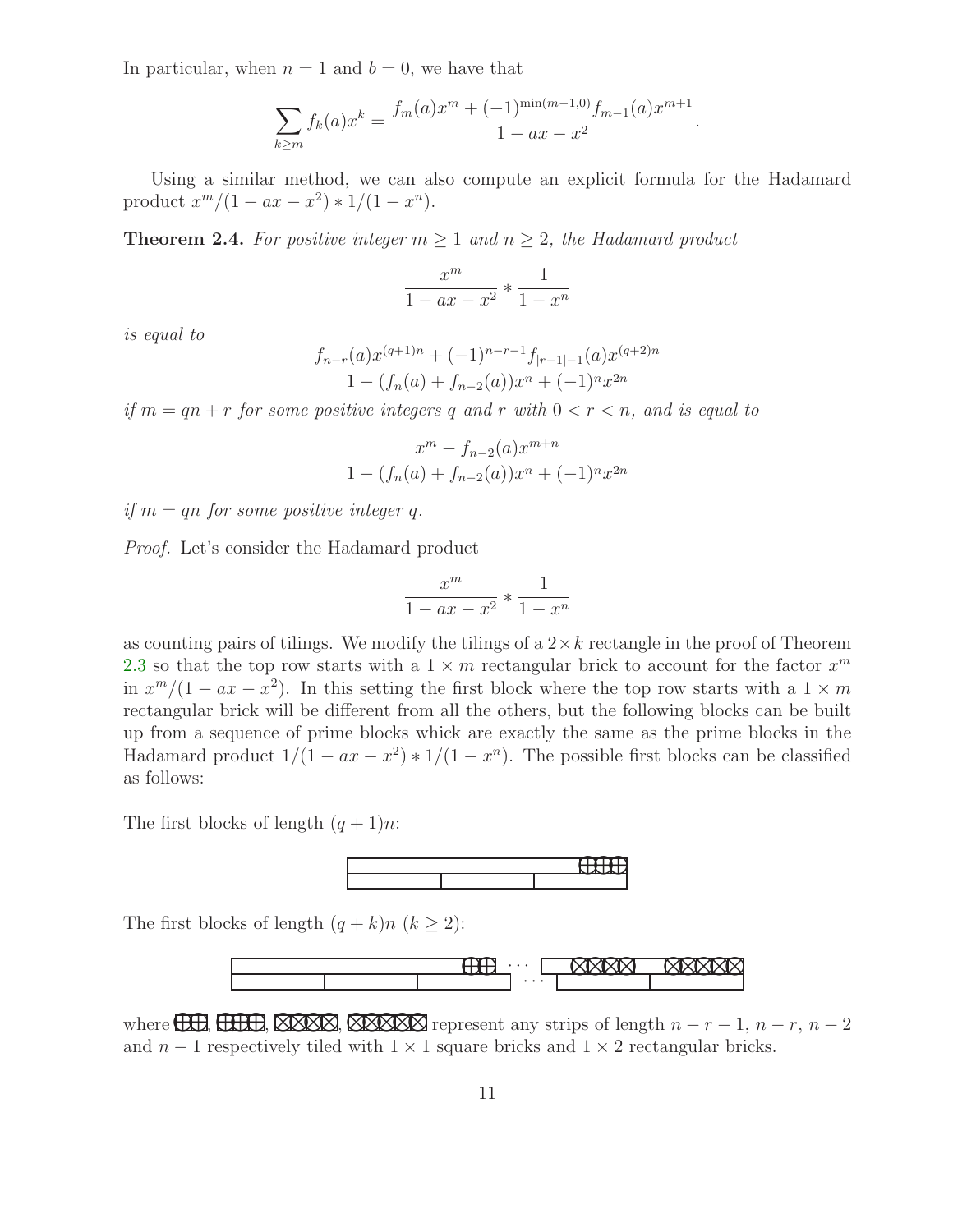So the generating function  $R_{m,n}(x)$  where  $m = qn + r$  and  $0 < r < n$  for the weighted first blocks is

$$
R_{m,n}(x) = f_{n-r}(a)x^{(q+1)n} + \sum_{k=2}^{\infty} f_{n-1-r}(a)f_{n-1}(a)f_{n-2}(a)^{k-2}x^{(q+k)n}
$$
  
=  $f_{n-r}(a)x^{(q+1)n} + \frac{f_{n-1-r}(a)f_{n-1}(a)x^{(q+2)n}}{1 - f_{n-2}(a)x^n}$   
= 
$$
\frac{f_{n-r}(a)x^{(q+1)n} + (f_{n-1}(a)f_{n-r-1}(a) - f_{n-2}(a)f_{n-r}(a))x^{(q+2)n}}{1 - f_{n-2}(a)x^n}
$$
  
= 
$$
\frac{f_{n-r}(a)x^{(q+1)n} + (-1)^{\min(n-r-1)}f_{|r-1|-1}(a)x^{(q+2)n}}{1 - f_{n-2}(a)x^n}
$$

where we use the identity  $f_{n-1}(a)f_{n-r-1}(a) - f_{n-2}(a)f_{n-r}(a) = (-1)^{\min(n-r-1,n-1)}f_{|r-1|-1}(a)$ obtained by substituting  $n-2$  for m and  $n-r-1$  for n in the identity [\(8\)](#page-4-0) of Lemma [2.1.](#page-3-1) Since any tiling can be factored uniquely as a first block followed by a sequence of prime blocks, we have that  $x^m/(1 - ax - x^2) * 1/(1 - x^n) = R_{m,n}(x)/(1 - P_n(x))$  where  $b = 0$ . This is equivalent to the desired formula.

When  $m = qn$ , we have only one first block of length m:



So the generating function  $R_{m,n}(x)$  for the weighted first blocks is  $R_{m,n}(x) = x^m$ . Therefore we have that  $x^m/(1 - ax - x^2) * 1/(1 - x^n) = x^m/(1 - P_n(x))$  where  $b = 0$ . This is equivalent to the desired formula  $\Box$ 

Note that Theorem [2.4](#page-10-0) also holds for  $n = 1$ .

#### <span id="page-11-0"></span>References

- <span id="page-11-1"></span>[1] A. T. Benjamin and J. J. Quinn, Proofs That Really Count: The Art of Combinatorial Proof, Mathematical Association of America, Washington, DC, 2003.
- [2] D. Foata and G.-N. Han, Nombres de Fibonacci et polynômes orthogonaux, in M. Morelli and M. Tangheroni, eds., Leonardo Fibonacci: Il Tempo, Le Opere, L'Eredità Scientifica, Pacini, Rome, 1994, pp. 179–208.
- <span id="page-11-2"></span>[3] G.-N. Han, A general algorithm for the MacMahon omega operator, Ann. Combin. 7 (2003) 467–480.
- <span id="page-11-3"></span>[4] I. M. Gessel and R. P. Stanley, Algebraic enumeration, in R. L. Graham, M. Grötschel, and L. Lovász, eds., *Handbook of Combinatorics*, Vol. 2, Elsevier and MIT Press, 1995, pp. 1021–1062.